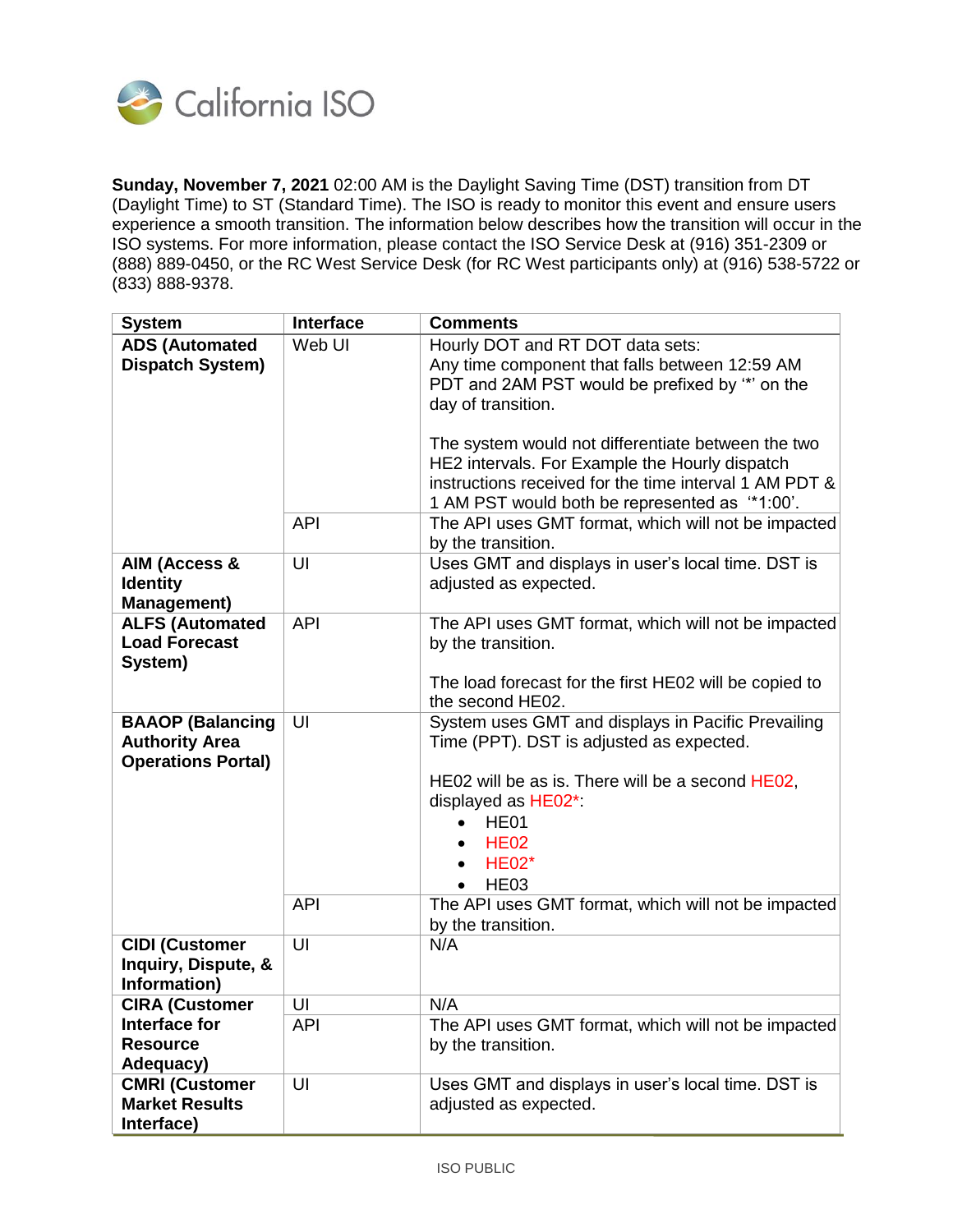

|                                                  | <b>API</b> | For all CMRI reports, the second instance of<br>HE02 is displayed as HE25.<br>For the Day-Ahead Unit Commitment report, if<br>the Start Time or End Time of the record falls on 1:00<br>AM PDT (or 8:00 AM GMT), its value is incorrectly<br>displayed as the repeating hour/time "1*:00" which<br>usually identifies 1:00 AM PST (or 9:00 AM GMT)<br>under the Start Time or End Time column of the<br>report. User workarounds available. First, for IFM<br>commitments SC's can check the Day-Ahead<br>Generation Market Results report which contains MW<br>awards in HE format. In the unlikely event of a RUC<br>commitment in the early morning hours SC's could<br>call the DA desk to verify the commitment start time.<br>For the Day-Ahead Instructions report, if the<br>Start Time of End Time of the record falls on 1:00 AM<br>PDT (or 8:00 AM GMT), its value is incorrectly<br>displayed as the repeating hour/time "1*:00" which<br>usually identifies 1:00 AM PST (or 9:00 AM GMT)<br>under the Start Time or End Time column of the<br>report. User workarounds available. In the unlikely<br>event of a RUC commitment in the early morning<br>hours SC's could call the DA desk to verify the<br>commitment start time.<br>The API uses GMT format, which will not be impacted<br>by the transition.<br>For DAM reports, requests are submitted by<br>tradeDateStart and tradeDateEnd, so no special<br>treatment for DST is required.<br>For hourly requests for the second instance of<br>HE02, submit requests as indicated:<br><hrlist><br/><hr/>25</hrlist> |
|--------------------------------------------------|------------|----------------------------------------------------------------------------------------------------------------------------------------------------------------------------------------------------------------------------------------------------------------------------------------------------------------------------------------------------------------------------------------------------------------------------------------------------------------------------------------------------------------------------------------------------------------------------------------------------------------------------------------------------------------------------------------------------------------------------------------------------------------------------------------------------------------------------------------------------------------------------------------------------------------------------------------------------------------------------------------------------------------------------------------------------------------------------------------------------------------------------------------------------------------------------------------------------------------------------------------------------------------------------------------------------------------------------------------------------------------------------------------------------------------------------------------------------------------------------------------------------------------------------------------------------------------------------------------|
|                                                  |            |                                                                                                                                                                                                                                                                                                                                                                                                                                                                                                                                                                                                                                                                                                                                                                                                                                                                                                                                                                                                                                                                                                                                                                                                                                                                                                                                                                                                                                                                                                                                                                                        |
| <b>CRR (Congestion</b><br><b>Revenue Rights)</b> | UI         | N/A                                                                                                                                                                                                                                                                                                                                                                                                                                                                                                                                                                                                                                                                                                                                                                                                                                                                                                                                                                                                                                                                                                                                                                                                                                                                                                                                                                                                                                                                                                                                                                                    |
| <b>DRRS (Demand</b>                              | UI         | N/A                                                                                                                                                                                                                                                                                                                                                                                                                                                                                                                                                                                                                                                                                                                                                                                                                                                                                                                                                                                                                                                                                                                                                                                                                                                                                                                                                                                                                                                                                                                                                                                    |
| <b>Response</b>                                  | <b>API</b> | The API uses GMT format, which will not be impacted                                                                                                                                                                                                                                                                                                                                                                                                                                                                                                                                                                                                                                                                                                                                                                                                                                                                                                                                                                                                                                                                                                                                                                                                                                                                                                                                                                                                                                                                                                                                    |
| <b>Registration</b>                              |            | by the transition.                                                                                                                                                                                                                                                                                                                                                                                                                                                                                                                                                                                                                                                                                                                                                                                                                                                                                                                                                                                                                                                                                                                                                                                                                                                                                                                                                                                                                                                                                                                                                                     |
| System)                                          |            |                                                                                                                                                                                                                                                                                                                                                                                                                                                                                                                                                                                                                                                                                                                                                                                                                                                                                                                                                                                                                                                                                                                                                                                                                                                                                                                                                                                                                                                                                                                                                                                        |
| <b>ECC (Enhanced</b>                             | UI         | N/A                                                                                                                                                                                                                                                                                                                                                                                                                                                                                                                                                                                                                                                                                                                                                                                                                                                                                                                                                                                                                                                                                                                                                                                                                                                                                                                                                                                                                                                                                                                                                                                    |
| <b>Curtailment</b><br>Calculator)                |            |                                                                                                                                                                                                                                                                                                                                                                                                                                                                                                                                                                                                                                                                                                                                                                                                                                                                                                                                                                                                                                                                                                                                                                                                                                                                                                                                                                                                                                                                                                                                                                                        |
| <b>GMS (Grid</b>                                 | UI         | Messages are stored in GMT and displayed in user's                                                                                                                                                                                                                                                                                                                                                                                                                                                                                                                                                                                                                                                                                                                                                                                                                                                                                                                                                                                                                                                                                                                                                                                                                                                                                                                                                                                                                                                                                                                                     |
| Messaging System)                                |            | local time. DST is adjusted as expected.                                                                                                                                                                                                                                                                                                                                                                                                                                                                                                                                                                                                                                                                                                                                                                                                                                                                                                                                                                                                                                                                                                                                                                                                                                                                                                                                                                                                                                                                                                                                               |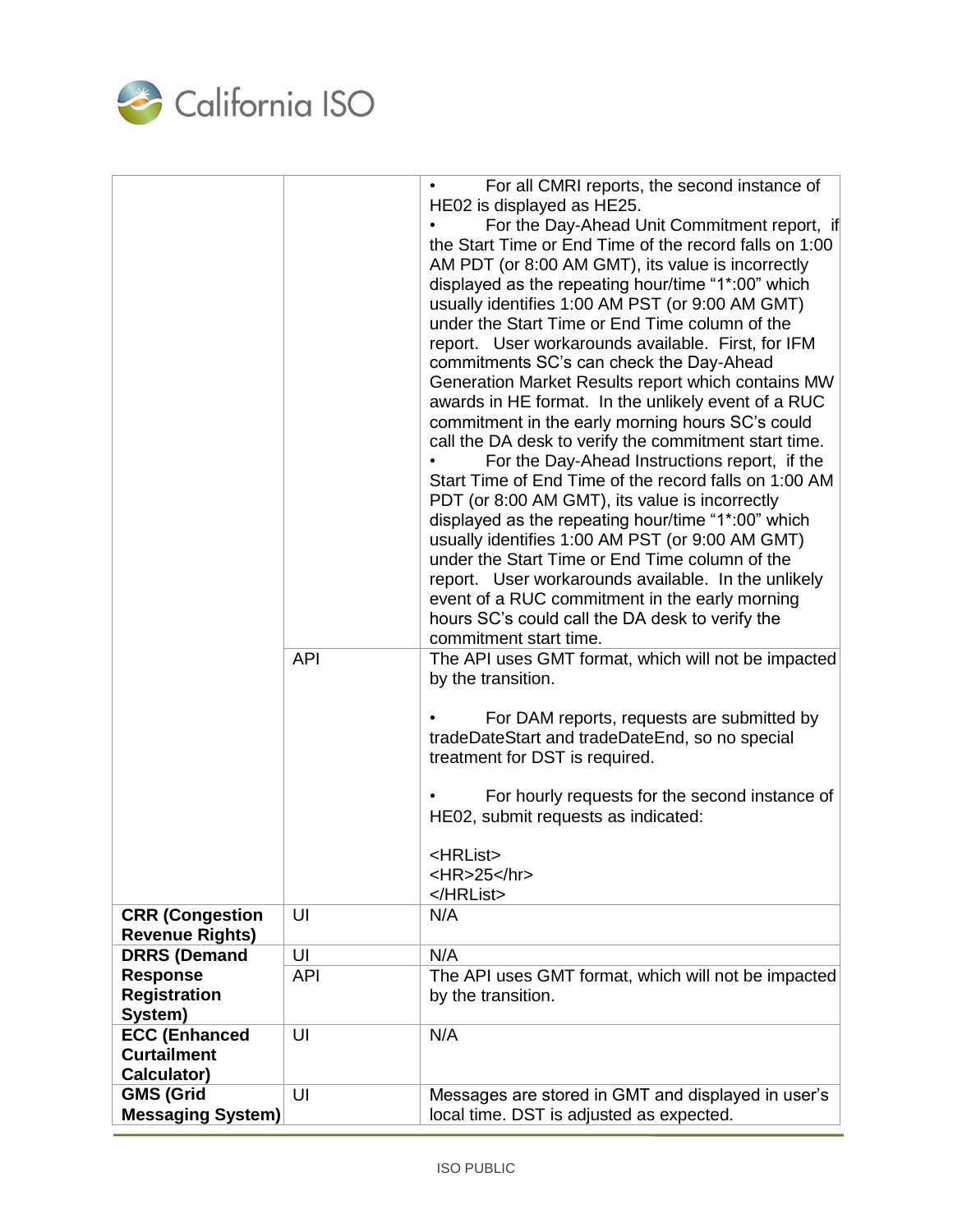

| <b>HANA (Hosted</b>             | UI             | Uses GMT and displays in user's local time. DST is    |
|---------------------------------|----------------|-------------------------------------------------------|
| <b>Advanced Network</b>         |                | adjusted as expected.                                 |
| <b>Applications)</b>            |                |                                                       |
| <b>Master File</b>              | UI             | N/A                                                   |
|                                 | <b>API</b>     | The API uses GMT format, which will not be impacted   |
|                                 |                |                                                       |
|                                 |                | by the transition.                                    |
| <b>MNS (Market</b>              |                | N/A                                                   |
| <b>Notification</b>             |                |                                                       |
| Service)                        |                |                                                       |
| <b>MRI-S (Market</b>            | UI             | N/A                                                   |
| <b>Results Interface -</b>      | <b>API</b>     | The API uses GMT format, which will not be impacted   |
| Settlements)                    |                | by the transition.                                    |
|                                 |                |                                                       |
|                                 | UI             |                                                       |
| <b>OASIS (Open</b>              |                | For all OASIS reports, the second instance of HE02 is |
| <b>Access Same-Time</b>         |                | displayed as HE25.                                    |
| <b>Information</b>              | <b>API</b>     | The API uses GMT format, which will not be impacted   |
| System)                         |                | by the transition.                                    |
|                                 |                |                                                       |
|                                 |                | For all OASIS API query requests for the second       |
|                                 |                | instance of HE02, submit as indicated:                |
|                                 |                |                                                       |
|                                 |                |                                                       |
|                                 |                | opr_hr=25                                             |
| <b>OMS (Outage</b>              | UI             | N/A                                                   |
| <b>Management</b>               | <b>API</b>     | The API uses GMT format, which will not be impacted   |
| System)                         |                | by the transition.                                    |
|                                 |                |                                                       |
| <b>PI Vision (Plant</b>         | UI             | N/A                                                   |
| <b>Information Vision)</b>      |                |                                                       |
| <b>PISOA (Plant</b>             | <b>API</b>     | The API uses GMT format, which will not be impacted   |
| <b>Information Service</b>      |                | by the transition.                                    |
| <b>Oriented</b>                 |                |                                                       |
| Architecture)                   |                |                                                       |
| <b>PLC (Path Limit</b>          | U <sub>l</sub> | N/A                                                   |
|                                 |                |                                                       |
| Calculator)                     |                |                                                       |
| <b>RC EIDE (Reliability</b> API |                | The API uses GMT format, which will not be impacted   |
| Coordination                    |                | by the transition.                                    |
| <b>Electric Industry</b>        |                |                                                       |
| Data Exchange)                  |                |                                                       |
| <b>RC Portal</b>                | UI             | N/A                                                   |
| (Reliability                    |                |                                                       |
| Coordination                    |                |                                                       |
| Portal)                         |                |                                                       |
| <b>RIMS (Resource</b>           | UI             | N/A                                                   |
| <b>Interconnection</b>          |                |                                                       |
|                                 |                |                                                       |
| <b>Management</b>               |                |                                                       |
| System)                         |                |                                                       |
|                                 | UI             | System uses GMT and displays in Pacific Prevailing    |
|                                 |                | Time (PPT). DST is adjusted as expected.              |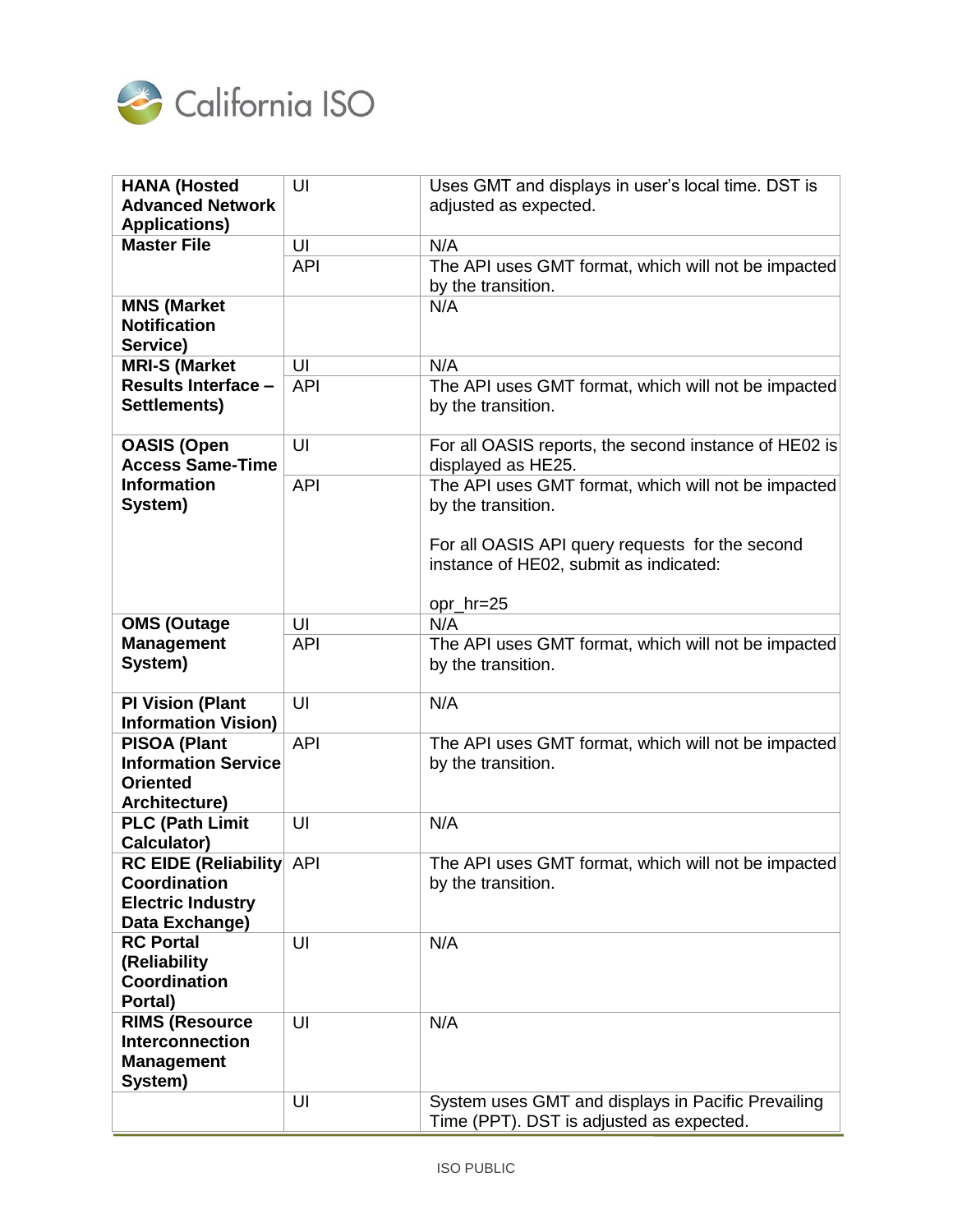

| <b>SIBR (Scheduling</b><br><b>Infrastructure</b><br><b>Business Rules)</b>                                 |                     | The second HE2 will be displayed as a 2* for all<br>displays.                                                                                                                                                                                                                                                                                                                                                                                                                                                                                                                                                                                                                                                                                                                                                                                      |
|------------------------------------------------------------------------------------------------------------|---------------------|----------------------------------------------------------------------------------------------------------------------------------------------------------------------------------------------------------------------------------------------------------------------------------------------------------------------------------------------------------------------------------------------------------------------------------------------------------------------------------------------------------------------------------------------------------------------------------------------------------------------------------------------------------------------------------------------------------------------------------------------------------------------------------------------------------------------------------------------------|
| <b>BSAP (Base</b><br><b>Schedule</b><br><b>Aggregation Portal)</b>                                         | UI Copy<br>Function | Bids/Schedules/Base Schedules/RC Base Schedules<br>and Trades Copy Forward or Copy From do not<br>function similarly to each other on the UI.                                                                                                                                                                                                                                                                                                                                                                                                                                                                                                                                                                                                                                                                                                      |
| <b>RCBSAP</b><br>(Reliability<br><b>Coordination Base</b><br><b>Schedule</b><br><b>Aggregation Portal)</b> |                     | <b>Bids/Schedules/Base Schedules/RC Base</b><br><b>Schedules</b><br>• Do NOT use the copy function for moving<br><b>Bids/Schedules/Base Schedules/RC Base</b><br>Schedules into the Long Day (November 7, 2021)<br>or from the Long Day.<br>• For Bids/Schedules/Base Schedules/RC Base<br>Schedules the Copy To and Copy From the Long Day<br>functionality is disabled on the UI because the time<br>interval for a regular day has 24 hour; this cannot be<br>carried into the long day because the period for the<br>day is not complete in either case. (Portfolios may be<br>saved for Long Day or Short Day use once bids have<br>been submitted.) Do NOT use the copy function for<br>moving bids into the Long Day or from the Long Day.                                                                                                  |
|                                                                                                            |                     | <b>Trades</b><br>• Although there is a Day-Ahead Trade it is unique to<br>each hour of the day just like a Real Time Trade or<br>Bid. This allows a copy into the Long Day as well as a<br>copy from the Long Day.<br>• NOTE on Copy to Long Day: A Trade from a regular<br>day copied into the Long Day will not have HE24; it<br>will contain 24 hours of Trade information but the<br>second HE2 (2*) will show the HE3 data and carry<br>forward until HE23, which would show the HE24 data<br>from the copied Trade.<br>• NOTE on Copy from Long Day: A Trade from the<br>Long Day copied into a regular day will not have<br>HE24 of the Long Day; it will contain 24 hours of<br>Trade information but the second HE2 (2*) will show<br>the HE3 data and carry forward until HE24, which<br>would show the HE23 data from the copied Trade. |
|                                                                                                            | <b>API</b>          | Uses Coordinated Universal Time (UTC) so can use<br>just the UTC or identify the offset.<br>Examples:                                                                                                                                                                                                                                                                                                                                                                                                                                                                                                                                                                                                                                                                                                                                              |
|                                                                                                            |                     | <b>Bid Start time</b><br><starttime>2021-11-07T00:00:00.0-</starttime>                                                                                                                                                                                                                                                                                                                                                                                                                                                                                                                                                                                                                                                                                                                                                                             |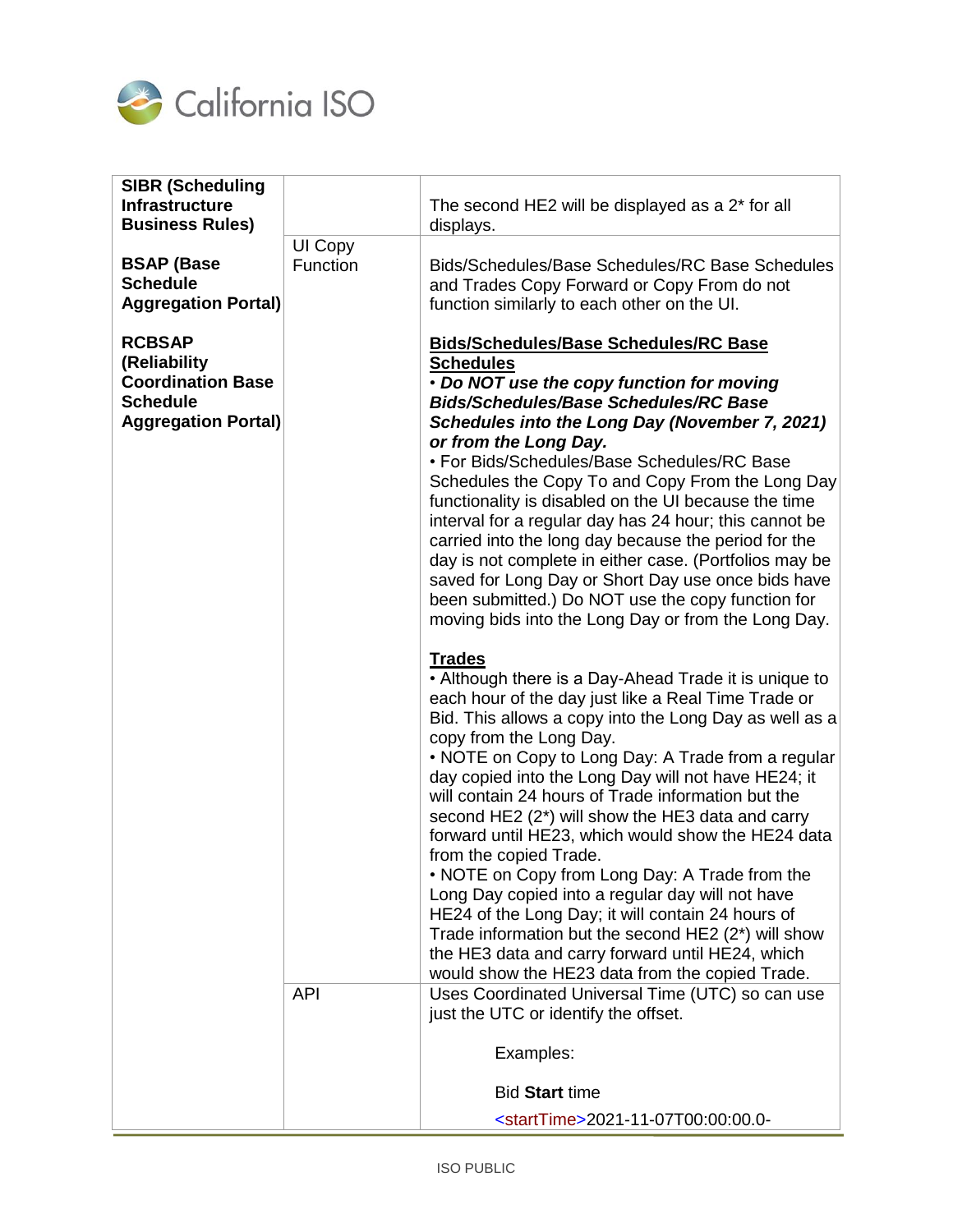